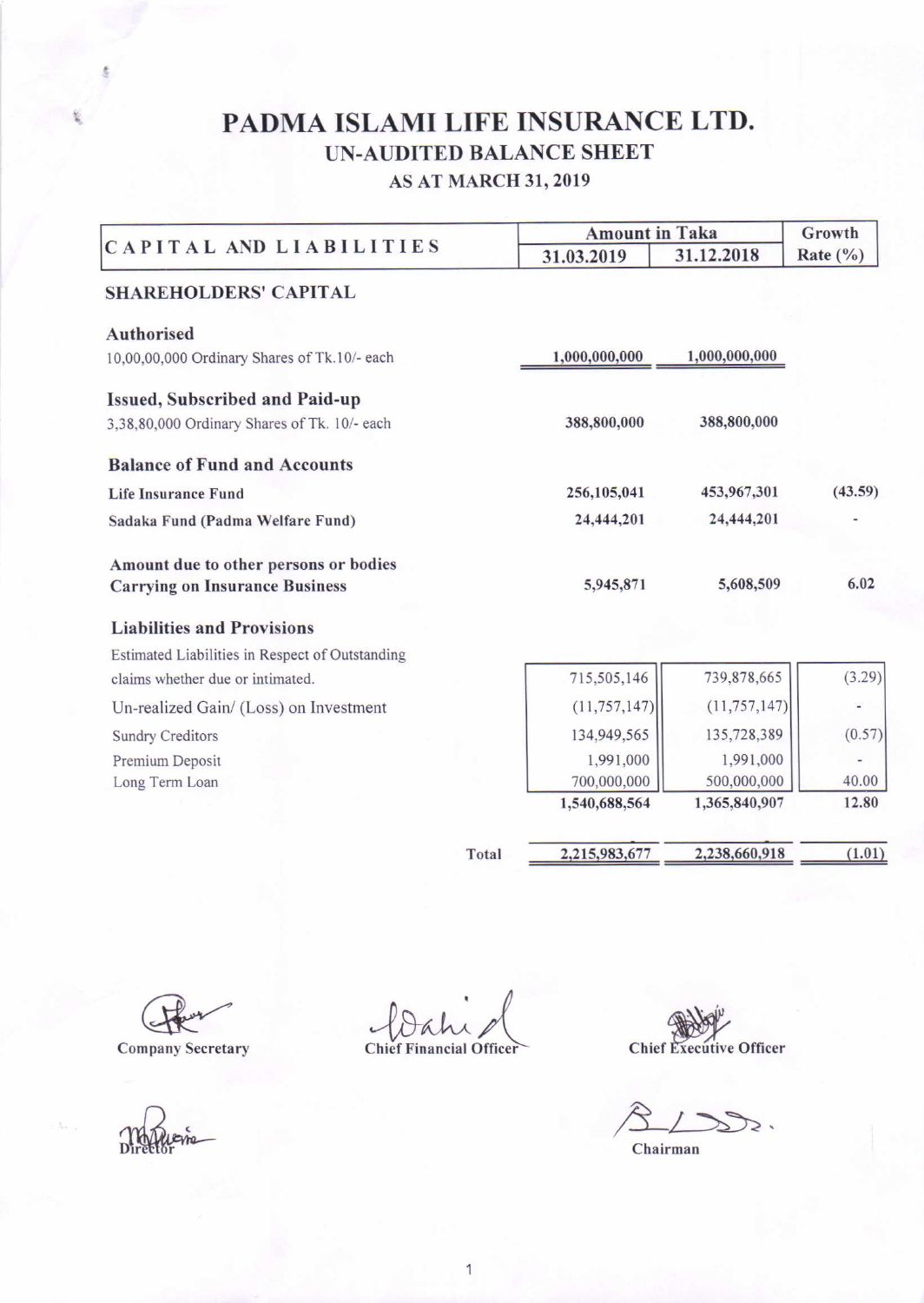| PROPERTY AND ASSETS                         | <b>Amount in Taka</b> |             | Growth       |
|---------------------------------------------|-----------------------|-------------|--------------|
|                                             | 31.03.2019            | 31.12.2018  | Rate $(\% )$ |
| <b>Loan on Policies</b>                     |                       |             |              |
| Within their surrender value                | 592,973               | 592,973     |              |
| <b>Investments (At Cost)</b>                | 449,806,485           | 396,806,485 | 13.36        |
| <b>Outstanding Premium</b>                  | 57,709,292            | 96,182,153  | (40.00)      |
| Profit, Dividend & Rent Accrued but not Due | 22,205,023            | 22,968,311  | (3.32)       |
| <b>Advances, Deposits and Prepayments</b>   | 316,699,277           | 300,747,674 | 5.30         |
|                                             |                       |             |              |
| <b>Cash, Bank and Other Balances</b>        |                       |             |              |
| Fixed Deposit with Banks                    | 54, 521, 578          | 83,271,578  | (34.53)      |
| SND & CD with Banks                         | 423,367,216           | 437,826,175 | (3.30)       |
| Collection in Hand                          | ٠                     |             |              |
| Cash in Hand                                | 362,171               | 409,503     | (11.56)      |
|                                             | 478,250,965           | 521,507,256 | (8.29)       |
| <b>Other Assets:</b>                        |                       |             |              |
| Fixed Assets (At Cost Less Depreciation)    | 887, 424, 632         | 896,507,330 | (1.01)       |
| Printing, Stationery & Stamps in Hand       | 3,295,030             | 3,348,736   | (1.60)       |
|                                             |                       |             |              |

Total

 $2,215,983,677$  2,238,660,918

Company Secretary

Directo

Chief Financial Officer

Chief Executive Officer

 $(1.01)$ 

 $\sum$  Chairman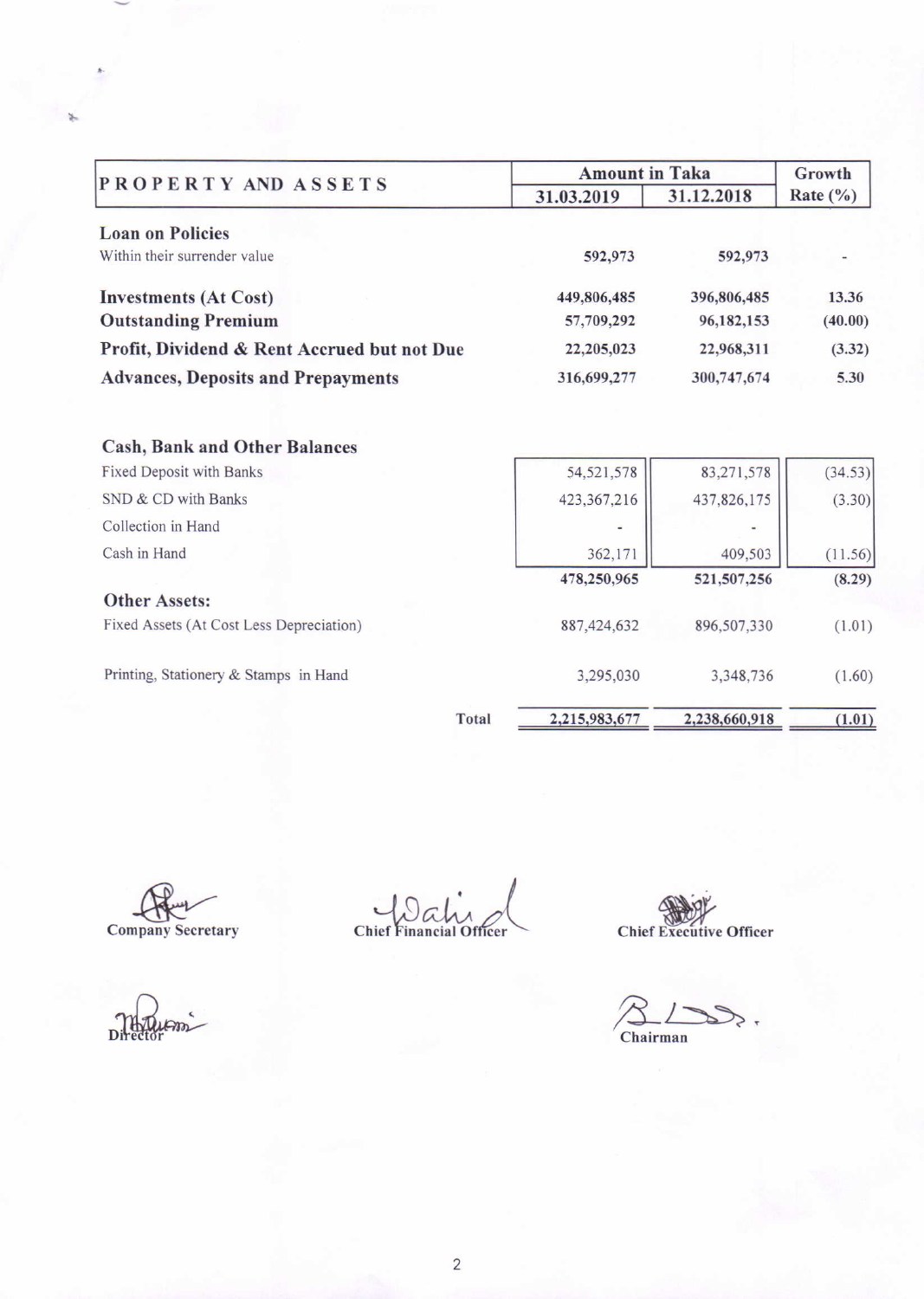## PADMA ISLAMI LIFE INSURANCE LTD. UN-AUDITED LIFE REVENUE ACCOUNT FOR THE 1ST QUARTER ENDED MARCH 31, 2019

| <b>PARTICULARS</b>                                                        |              | <b>Amount in Taka</b>                |                                      |  |
|---------------------------------------------------------------------------|--------------|--------------------------------------|--------------------------------------|--|
|                                                                           |              | Jan-Mar!19                           | Jan-Mar '18                          |  |
| BALANCE OF FUND AT THE BEGINNING OF THE YEAR<br>PREMIUM LESS RE-INSURANCE |              | 453,967,301                          | 1,288,257,466                        |  |
| First year premium<br>Renewal premium                                     |              | 30,898,737<br>114,006,308            | .19,555,350<br>166,241,870           |  |
| Group Insurance Premium                                                   |              | 144,905,045<br>5,467,815             | 185,797,220<br>.6,932,630            |  |
| Less: Re-Insurance premium                                                |              | 150,372,860<br>1,134,971             | 192,729,850<br>$-718,130$            |  |
| PROFIT, DIVIDEND AND RENT<br><b>OTHER INCOME</b>                          |              | 149,237,889<br>25,841,755<br>896,874 | 192,011,720<br>36,110,286<br>766,570 |  |
|                                                                           | <b>Total</b> | 629,943,819                          | 1,517,146,042                        |  |
| CLAIMS UNDER POLICIES (INCLUDING PROVISION FOR                            |              |                                      |                                      |  |
| CLAIMS DUE OR INTIMATED) LESS RE-INSURANCE                                |              | 291,061,347                          | 350,388,527                          |  |
| <b>COMMISSION TO INSURANCE AGENTS &amp;</b>                               |              |                                      |                                      |  |
| <b>EMPLOYER OF AGENTS</b>                                                 |              | 22,793,914                           | 23,676,414                           |  |
| <b>ADMISISTRATIVE EXPENSES</b>                                            |              | 51,287,896                           | 65,090,448                           |  |
| <b>OTHER EXPENSES</b>                                                     |              | 8,695,621                            | 9,252,532                            |  |
| BALANCE OF FUND TRANSFERRED TO THE BALANCE SHEET                          |              | 256,105,041                          | 1,068,738,121                        |  |
|                                                                           | <b>Total</b> | 629,943,819                          | 1,517,146,042                        |  |

3

Company Secretary

**Chief Financial Officer** 

Chief Executive Officer

Chairman